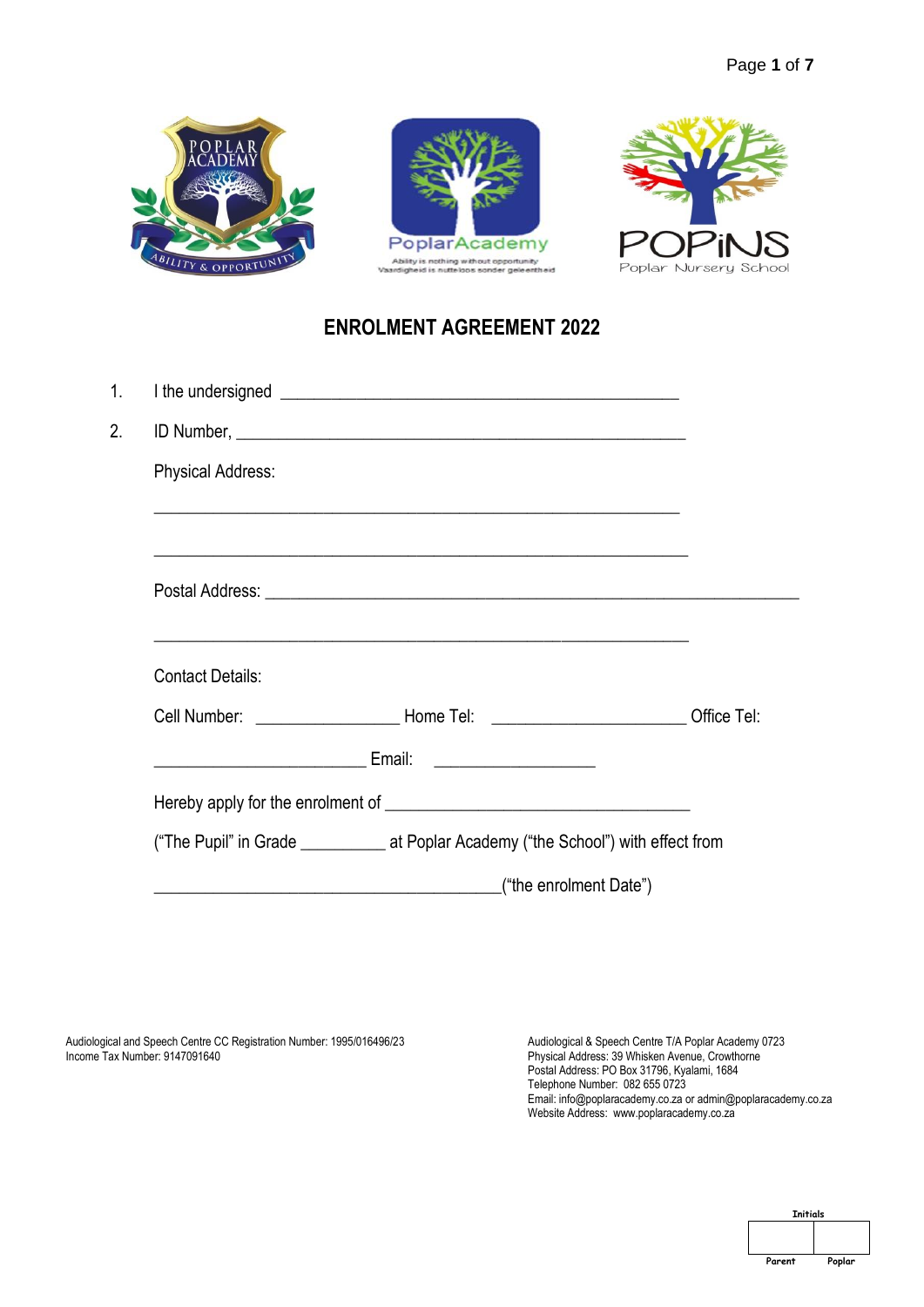- 2.1 I hereby agree upon the acceptance of this application by the School (which shall be indicated by the School signing in the space provided for below), I shall comply fully with the terms and conditions set out below.
- 2.2 I acknowledge that as from the enrolment date and for so long as the Pupil is led at the School I am liable for the payment to the School of the annual school fees levied by the School in respect of each of its pupils for each academic year.
- 2.3 I acknowledge that this enrolment application is subject to a credit check through ITC as agreed to on the Application for enrolment form.
- 3. The annual school fees (include textbooks, exercise books, stationery, outings and in-house sports) payable to the school for the 2022 academic year in respect of the Pupil is:

| Pre-School: R41 600      | Grade R: R62 4000   |             |
|--------------------------|---------------------|-------------|
| Grade 1 – 3: R87 173     | Grade 4 -7: R92 290 |             |
| Pre-IG to AS 2: R100 600 |                     | <b>SIGN</b> |

I shall pay this amount in one of the following ways:

3.1 **ANNUAL** – in one upfront lump sum payment on or before 31st January 2022, in which case I shall be entitled to a discount of 10% and shall only be obliged to pay an amount of:

| Pre-School: R37 440     | Grade R: R56 160    |             |
|-------------------------|---------------------|-------------|
| Grade 1 – 3: R78 456    | Grade 4 -7: R83 061 |             |
| Pre-IG to AS 2: R90 540 |                     | <b>SIGN</b> |

3.2 **TERMLY** – in three upfront lump sum payments (within the first 2 days of each term), in which case I shall be entitled to a discount of 5% and shall only be obliged to pay an amount of:

| Pre-School: R13 173 x 3     | Grade R: R19 760 x 3    |             |
|-----------------------------|-------------------------|-------------|
| Grade $1 - 3$ : R27 605 x 3 | Grade 4 -7: R29 225 x 3 |             |
| Pre-IG to AS 2: R31 857 x 3 |                         | <b>SIGN</b> |

3.3 **MONTHLY** – in twelve (12) or eleven (11) – (depending on grade or level) equal instalments of:

| Pre-School: R3 467 x 12                                                                             | Grade R: R5 200 x 12                                                       |             |
|-----------------------------------------------------------------------------------------------------|----------------------------------------------------------------------------|-------------|
| Grade $1 - 3$ : R7 264 x 12                                                                         | Grade 4 -7: R7 691 x 12                                                    |             |
| Pre-IG, IGCSE & AS: R9 145 x 11                                                                     |                                                                            | <b>SIGN</b> |
| January 2022 to 4 December 2022. Failure to do so could result in<br>suspension and/or prosecution. | Each payment on or before the $7th$ (seven) day of each month as from 1    |             |
| may be arranged, through your own financial institution.                                            | School fees are payable in advance, in cash or bank transfer. Debit orders |             |
|                                                                                                     |                                                                            | <b>SIGN</b> |
|                                                                                                     |                                                                            |             |

**Initials Parent Poplar**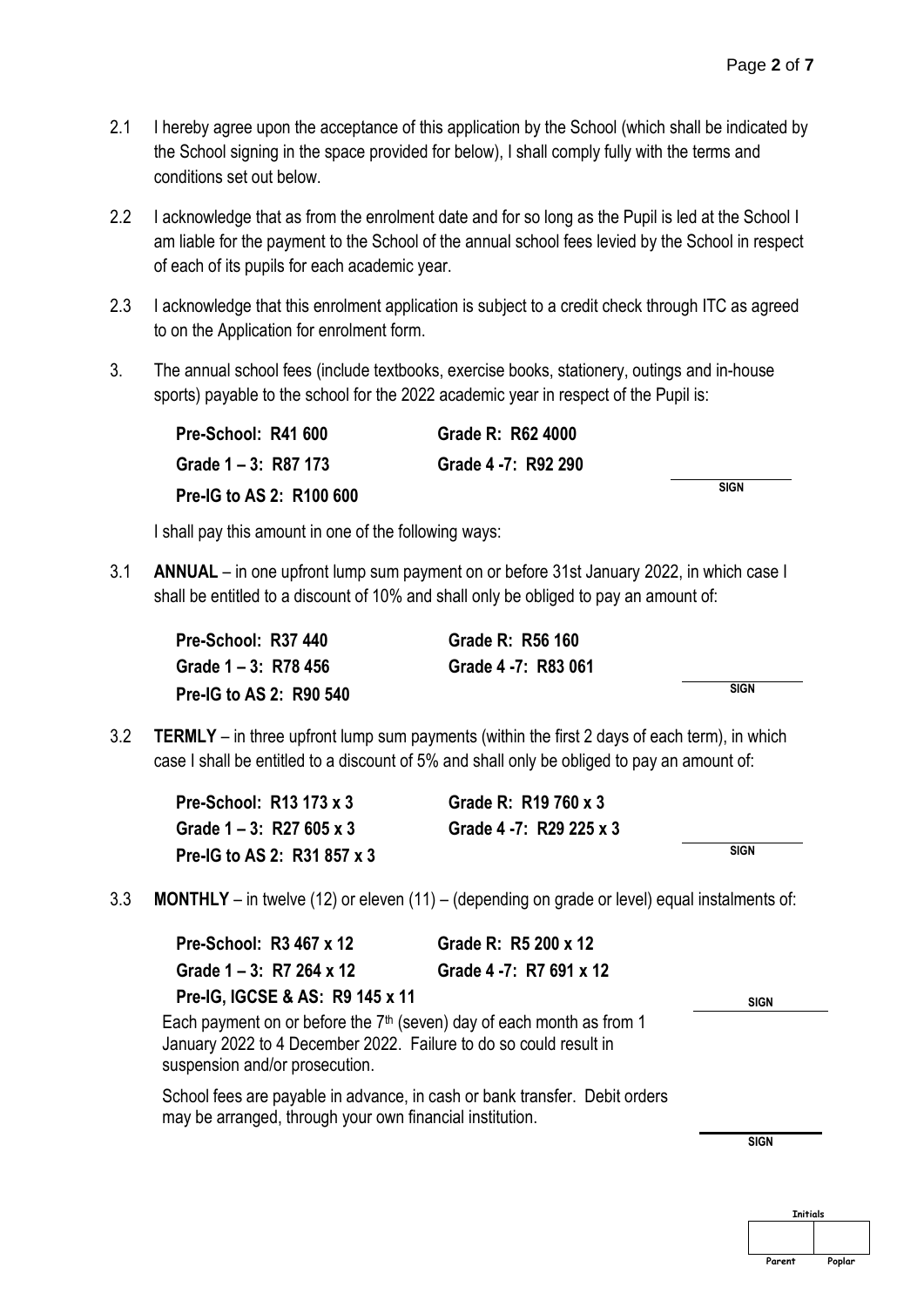- 4. I shall advise the School in writing prior to the enrolment date which of the methods of payment set out in clause 2 above that we wish to use. I shall be entitled to change the method of payment which we wish to use for subsequent academic years, provided that I give the School written notice thereof prior to the commencement of the academic year in question.
- 5. The School shall have the right to change the school fees and amend the method of payment thereof (including any discount which we shall be entitled to should we pay the annual school fees in one lump-sum up front) for each subsequent academic year or from time to time on one (1) school term's written notice.
- 6. I will pay the school fees for each subsequent academic year (as charged in accordance with clause 4) for so long as the Pupil is led at the School in the same manner as provided for in clause 2, with those things having been changed which need to be changed, or in accordance with any other method of payment advised by the School in writing in accordance with clause 3.
- 7. I undertake to give the School **written notice** of not less than **one (1) school term** before removing the Pupil from the School, irrespective of the reasons for such removal. If such notice is given, we shall be entitled to a pro rata refund of the school fees paid by me in respect of the Pupil, but only in respect of any periods for which we have paid in excess of the notice period. If we fail to give such notice, we shall nevertheless be liable for one (1) school term's fees, and forfeit the right to any refund of school fees. The development fee is non-refundable under all circumstances.
- 8. A certificate signed by the School's bursar or auditor stating the amount owing by me to the School, the fact that it is due and payable, the rate of interest payable thereon and the date from which interest is calculated shall be fact presumed to be true unless disproved proof of any of the a foregoing for all purposes including, without limitation, all legal proceedings. Interest will be charged on accounts that fall into arrears at 2% per month.
- 9. Should I breach any obligations in terms of this agreement, and fail to remedy such breach within 30 (thirty) days of the School requesting in writing that I do so, then the School shall be entitled to terminate this agreement and remove the Pupil from the School with immediate effect on written notice to me and I shall not be entitled to a refund of any school fees already paid by me.
- 10. Should I breach any obligations in terms of this agreement, and fail to remedy such breach within 30 (thirty) days of the School requesting in writin that I do so, then the School shall be entitled to terminate this agreement an remove the Pupil from the School with immediate effect on written notice to me and I shall not be entitled to a refund of any school fees already paid by me. SIGN

| æ                        |             |
|--------------------------|-------------|
|                          | <b>SIGN</b> |
|                          |             |
|                          | <b>SIGN</b> |
| J<br>è                   |             |
| d                        |             |
|                          | <b>SIGN</b> |
|                          |             |
| ly                       |             |
|                          |             |
| )<br>,                   | <b>SIGN</b> |
|                          |             |
| $\overline{\phantom{a}}$ |             |
| g                        |             |
|                          | <b>SIGN</b> |
|                          |             |
|                          |             |
| S                        |             |
|                          | <b>SIGN</b> |
| ١g                       |             |
| ıď                       |             |
|                          |             |
|                          | <b>SIGN</b> |

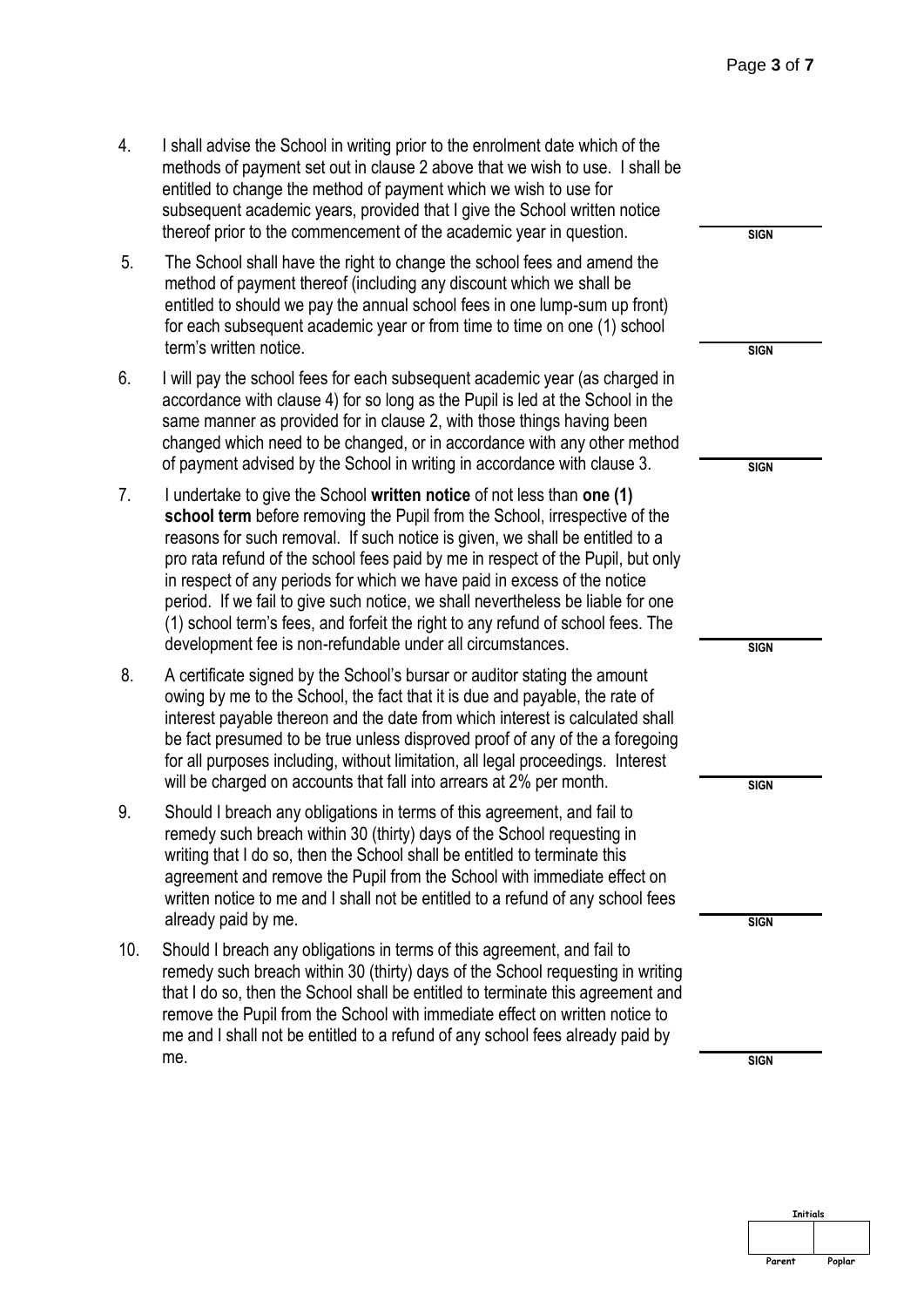- 11. This agreement shall also immediately terminate in the event that it is necessary for the School to remove the Pupil from the School for whatever reason, including without limitation, disciplinary reasons or a failure by the Pupil to comply with the rules and guidelines laid down by the School from time to time provided that we shall be entitled to a pro rata refund of the school fees paid by me in respected of the Pupil, but only in respect of any periods after the termination date for which we have paid.
- **12. Without limiting or detracting from Poplar Academy' rights to enforce payment of any and all monies due, Poplar Academy may in its sole discretion:** 
	- **a. Suspend the pupil from attending classes until such time as all fees and monies have been paid in full.**
	- b. **Withhold the release of report cards, results and transfer cards until such date as all fees and monies have been paid in full.**
- 13. I agree that termination of this agreement for any cause shall not release me from any liability which at the time of termination has already accrued to me or which thereafter may accrue in respect of any act or omission by me or the Pupil prior to such termination.
- 14. Any amount owing by me to the School in terms of this agreement that is not paid on due date shall bear interest from the due date to the date on which the amount is paid in full (both days Inclusive) at the prime overdraft rate charged from time to time by Standard Bank Limited, compounded daily. I shall also be liable for all legal fees and costs (at the attorney and own client rate) incurred by the School in enforcing its rights in terms of this agreement. (Refer to clause 8)
- 15. On or before the enrolment date, we agree that we will pay the full development fee of R3 000 for Pre-Primary School students, R14 000 for Grade R to Pre-IGCSE Primary or R8 000 for IGCSE and AS Level to the school.
- 16. I hereby:
	- a. Indemnify the School, the Governing Body of the School, and the School's employees and officials and hold each of them harmless against any claims, losses, damage, costs or expenses arising as a result of any injury, harm or other loss caused to any person, entity or property on account of the conduct of the Pupil or as a result of anything brought onto the School's property by the Pupil; and
	- b. Exempt the School, the Governing Body of the School, and the School's employees and officials from any liability incurred on account of any injury to or illness of the Pupil, howsoever arising, and indemnify them and hold them harmless from any claims that the Pupil may have against them in this regard, unless where such injury to or illness of the pupil was due to gross negligence on the side of the school.;

and further warrant that I am the parent/legal guardian of the Pupil and am entitled to give the indemnities above.

**SIGN**

**SIGN**

**SIGN**

**SIGN**

**SIGN**

**SIGN**

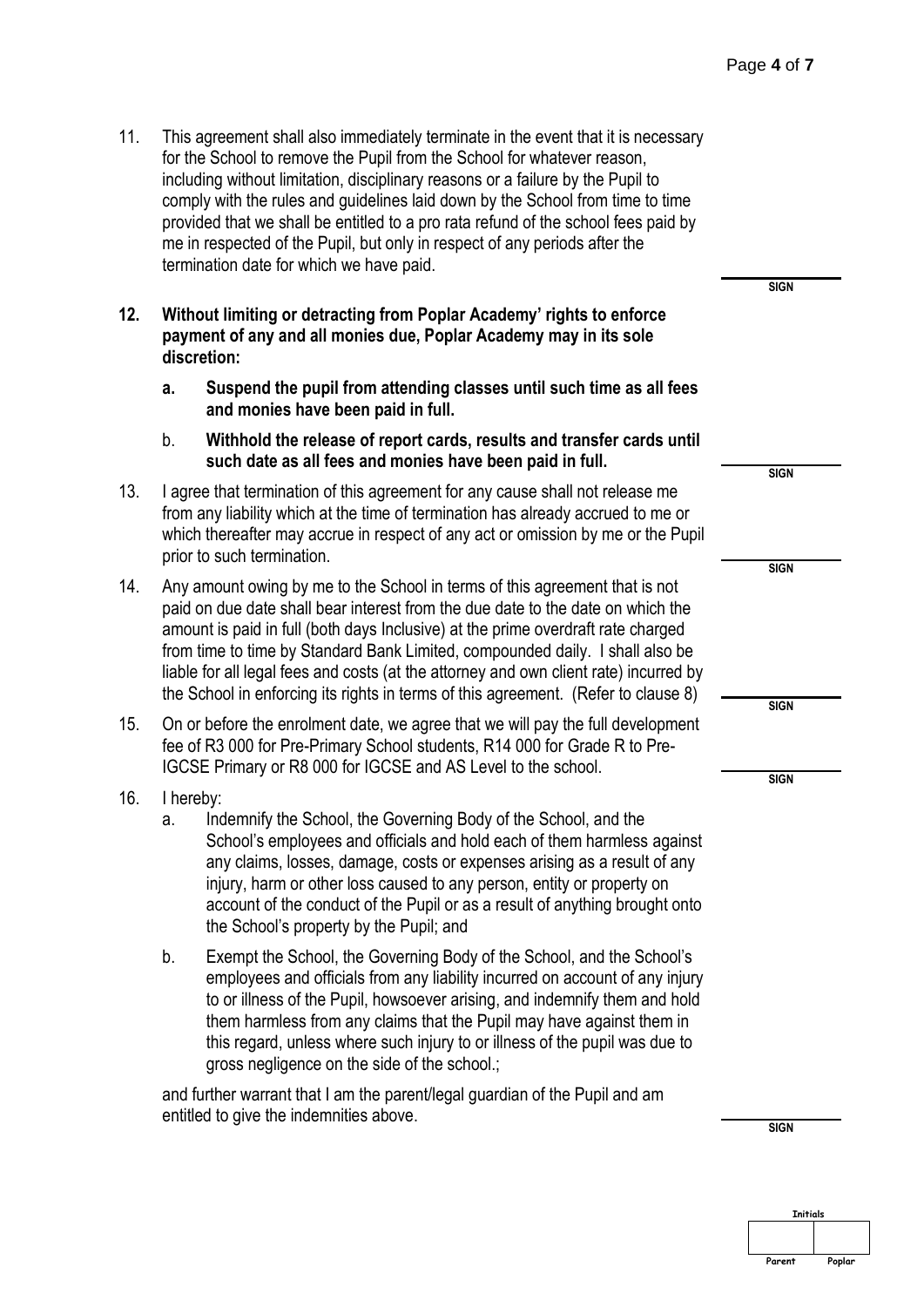**SIGN**

**SIGN**

- 17. I hereby choose the addresses set out in clause 1 above for all purposes under this agreement. We shall have the right to change my chosen domicilium provided I give 14 (fourteen) days written notice to that effect to the School. I agree that I shall notify the School in writing of any change to the telephone and fax numbers set out in clause 1.
- 18. I accept that no variation of or addition to this enrolment agreement, nor any consensual cancellation hereof, shall be of any force of effect unless it is reduced to writing and signed by myself and on behalf of the School by a member of its Governing Body. I further accept that the School shall not be bound by any undertaking, representations, or warranties not recorded herein nor shall any indulgence or extension of time which the School may grant to me in any ways preclude the School from exercising any of its rights in future.
	- a. I hereby give my permission that Poplar Academy may from time to time, take photographs/videos of school activities.
	- b. I hereby give my permission that Poplar Academy may from time to time conduct assessments, observations and evaluations. These might be done by the intern educational- psychologist.
- 19. I warrant that all the information set out on the first page above is true and correct as at the enrolment date.
- 20. I have read, and am in agreement with the Poplar Academy Disciplinary Code and Measures. SIGN

**SIGNED AT**  on  $\blacksquare$ 

**SIGNATURE OF PARENT/LEGAL GUARDIAN**

**\_\_\_\_\_\_\_\_\_\_\_\_\_\_\_\_\_\_\_\_\_\_\_\_\_\_\_\_\_\_\_\_\_\_\_\_\_** 

**\_\_\_\_\_\_\_\_\_\_\_\_\_\_\_\_\_\_\_\_\_\_\_\_\_\_\_\_\_\_\_**

**PRINCIPAL SIGNATURE** 

| <b>Initials</b> |        |
|-----------------|--------|
|                 |        |
|                 |        |
|                 |        |
| Parent          | Poplar |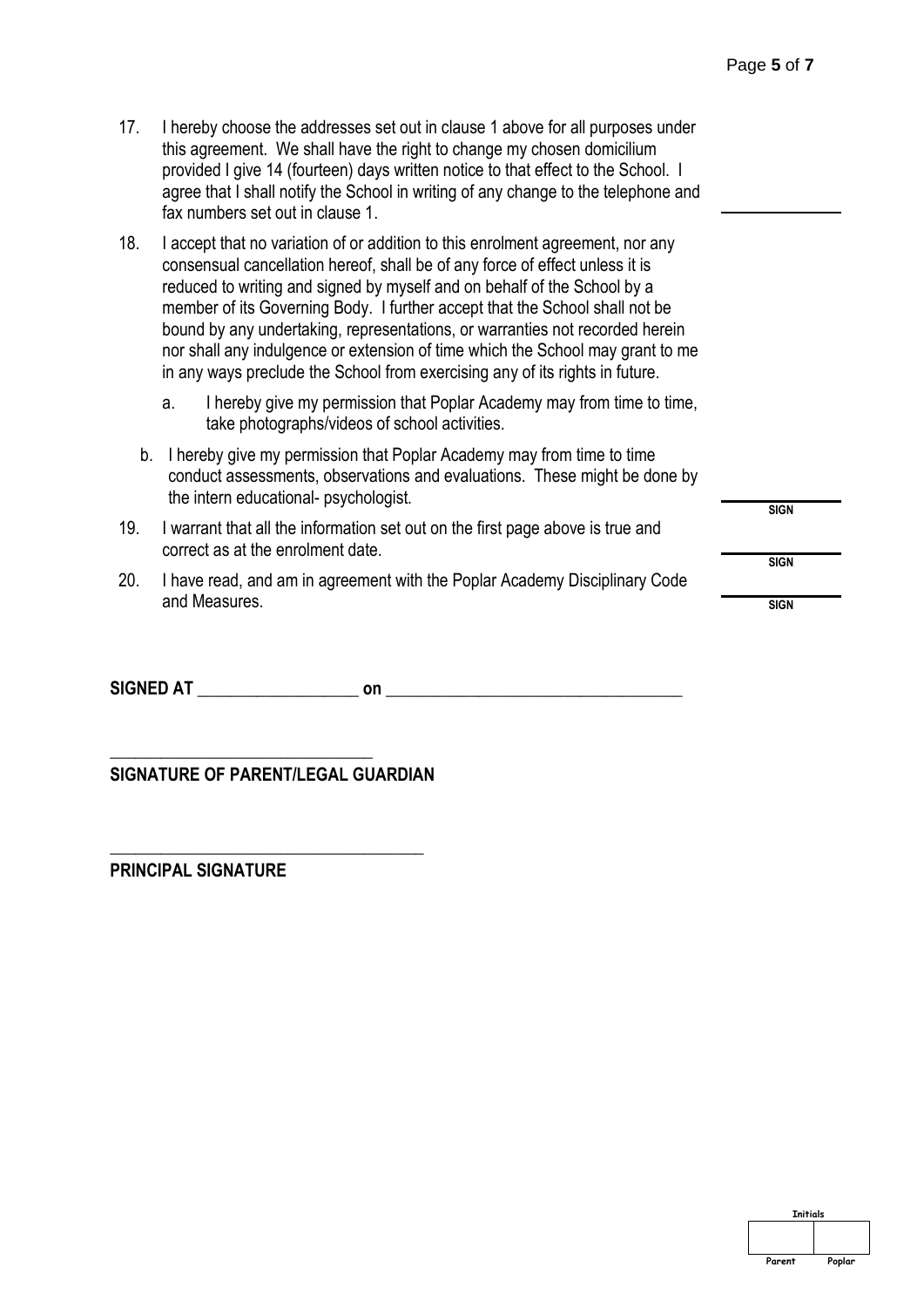# **DEVELOPMENT FEE PAYMENT PLAN 2022**

I,  $\Box$ 

ID Number:

Being the parent / legal guardian of

acknowledge and accept the terms and conditions set out in the enrolment agreement and herewith advise that I will be paying the development fee for the aforementioned child for the 2022 academic year at Poplar Academy as follows:

# **IGCSE – AS LEVEL**

1 x Payment of R8 000

# **GRADE R – PRE IGCSE**



- 1 x Payment of R14 000 2 x Payments of R7 000
- 3 x Payments of R4 667
- 4 x Payments of R3 500



**ALL INSTALMENTS MUST BE PAID BEFORE THE CHILD'S FIRST DAY AT SCHOOL (2022).**

# **PRE-SCHOOL**

1 x Payment of R3 000

**Multiple Enrolments**: Parents who enrol more than two children at Poplar Academy will only be liable to pay development fees for the first two children.

**The development fees are non-refundable under all circumstances and secures your space at the school from the date of enrolment.** 

#### **Banking Details**:

Audiological & Speech Centre Standard Bank Account Number: 011846283/Branch: Brooklyn (11245) Beneficiary Reference: Family Code followed by the description (fees, deposit, uniform, etc). Kindly email the proof of payments to accounts@poplaracademy.co.za.

I hereby accept responsibility for the payment of the school fees. I acknowledge that all school fees are payable upfront and undertake to pay such school fees on or before the due date. I accept that late payments may carry a penalty.

I hereby acknowledge that the **FULL DEVELOPMENT FEE** must be paid when my child reports for school.

| <b>SIGNATURE:</b><br>14 |  |
|-------------------------|--|
|-------------------------|--|

| <b>Initials</b> |        |
|-----------------|--------|
|                 |        |
|                 |        |
|                 |        |
| Parent          | Poplar |